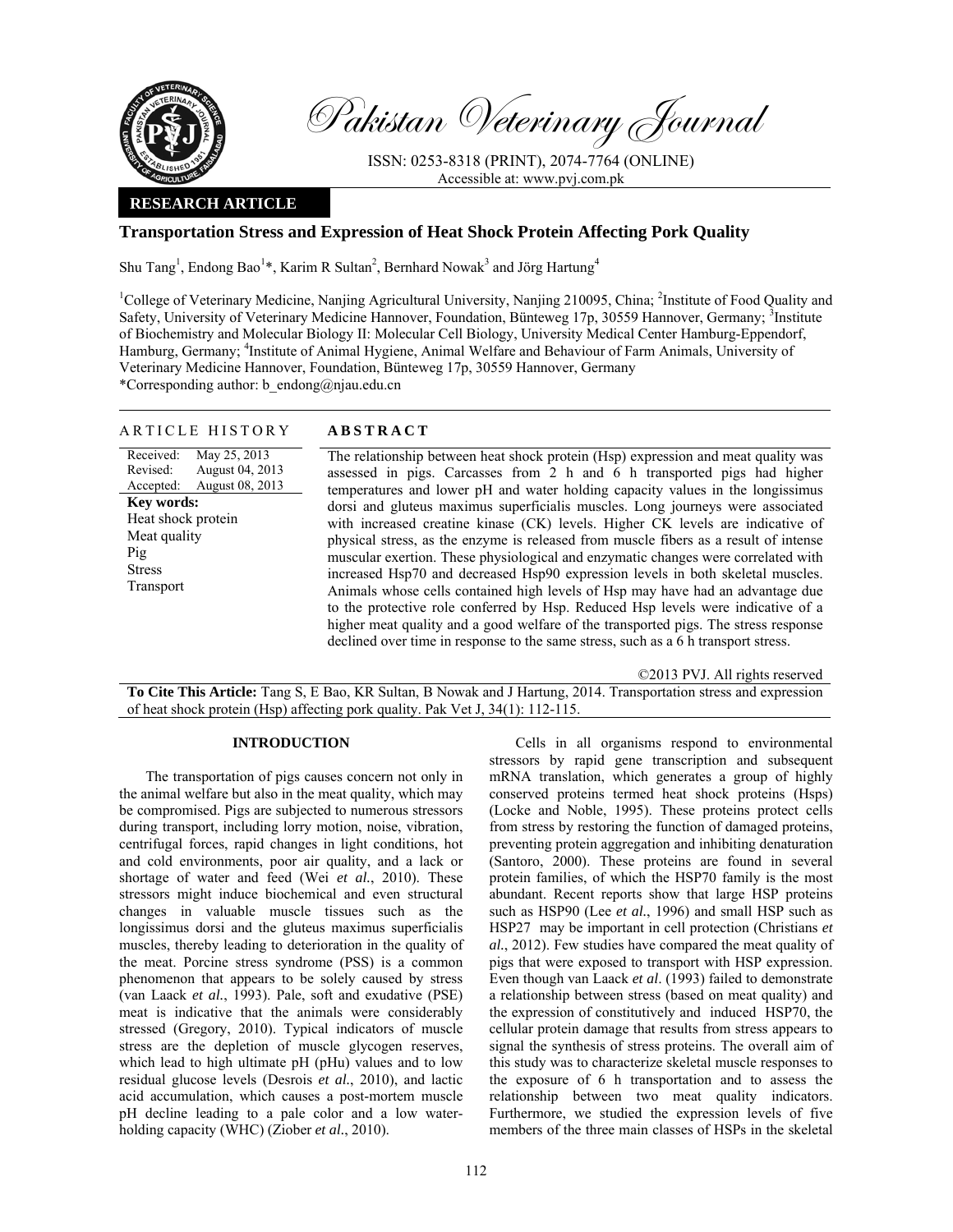muscle of transported pigs: Hsp90 (native human Hsp90 protein), Hsp86 (Hsp $90\alpha$ , cognate form of HSP90), Hsp70 (constitutive expressed form) and its inducible Hsp72, and small Hsp27.

## **MATERIALS AND METHODS**

**Experimental design:** Thirteen German Landrace pigs weighing 35±2 kg were randomly divided into two groups. Five were maintained under normal conditions (i.e., the control group). The remaining eight pigs were transported for 6 h in a pig transport trailer. In the middle of the journey, blood samples were taken from the jugular vein of the experimental pigs for creatine kinase (CK) and aspartate aminotransferase (ASAT) assays. At the end of the journey, muscle samples (longissimus dorsi and gluteus maximus superficialis) were collected approximately 45 min post-mortem. The samples for the detection of Hsp were frozen and stored in liquid nitrogen. The study protocol was reviewed and approved by the local animal ethics committee.

**Circulating levels of CK and ASAT:** The heparinized blood sample was stored at -20°C for photometric CK determination (Bickhardt, 1981) using N-acetyl-cysteine (NAC) as an activator (CK-NAC Test-kit, CK8025, Randox Laboratories, U.K.). The analysis of the ASAT/AST levels was performed with the AST/ALT Test (AS1267, Randox Laboratories, UK), as described previously by Smith *et al*. (1994).

**Meat temperature and pH value:** As described by Souza *et al*. (2012), the meat temperature and the pH values were measured 45 min post-mortem. The pH value was obtained using an electrochemical unit (Portamess 711, Fa. Knick, Berlin) and the temperature of the meat was measured with a digital thermometer (Fa. Neolab, Heidelberg).

**Meat water holding capacity (WHC):** The WHC was simultaneously monitored using the filter-paper press method described by Choi *et al.* (2012). Approximately 0.3 g of the muscle samples was squeezed between two plates with standardized filter paper and pressing forces. The area index of the pressed meat, total area of the meat, and the meat juice were used as indicators of the WHC.

**Western blotting for Hsp detection:** One-dimensional sodium dodecylsulfate polyacrylamide gel electrophoresis (1-D SDS-PAGE) was performed according to Laemmli's method. Briefly, 20 µL of each sample was loaded onto the gel and electrophoresed using a constant current of 25 mA. Following electrophoresis, proteins were transferred onto nitrocellulose transfer membranes. The membrane was blocked with 5% non-fat milk in Tris-buffered saline containing 0.1% Tween-20 (TBST) for 1 h and then incubated with one of the following primary antibodies: anti-Hsp70 (1:500; sc-1060) and anti-Hsp27 (1:1,000; sc-1048) provided by Santa Cruz Biotechnology, Inc; anti-Hsp72 (1:20,000; SPA-812), anti-Hsp86 (0.4 µg/mL; SPA-771) and anti-Hsp90 (1:2,000; SPA-835) provided by StressGen Biotechnologies Co. After blots were washed in TBST, they were placed in the blocking solution that contained the specific peroxidase-conjugated secondary antibodies for 1 h. Chemiluminescence was detected using an ECL Western blot detection kit (Amersham Pharmacia Biotek UK Limited). Hsp protein densities were normalized against the corresponding β-actin.

**Statistical analyses:** For Western blotting, the densities of Hsps were determined using densitometry with ScanPack software (Biometra). Student's t*-*tests were used to determine significant differences between groups, and P<0.05 were considered statistically significant.

# **RESULTS**

Table 1 shows differences in the blood plasma levels of CK, ASAT and CK/ASAT between the transported and the control pigs. Significant differences were obtained between the transported and the control pigs in the CK (P≤0.05) levels, with the exception of the 2 h transported pigs, and in the CK/ASAT levels (P≤0.01). The same tendency was observed in the ASAT levels; however, the difference was not statistically significant. The difference between the two groups appeared to decrease with increasing transport time. While the CK, the ASAST and the CK/ASAT levels remained at approximately the same levels in the control pigs, the CK and the CK/ASAT levels increased with time in the transported group.

The meat quality results of longissimus dorsi and gluteus maximus superficialis muscles are presented in Table 2. With the exception of a significant reduction in the meat pH (P≤0.05) in longissimus dorsi after a 6 h transportation (6 h transported group vs. control group), there were no significant differences in the pork quality (i.e., meat temperature, pH and WHC) in longissimus dorsi and gluteus maximus superficialis between the two groups. However, there was a general tendency for the meat to have higher temperatures and lower pH and WHC values with increasing transport time in both muscle samples.

The immunoblotting results revealed that all five tested heat shock proteins (i.e., Hsp70, Hsp72, Hsp86, Hsp90, and Hsp27) were found in longissimus dorsi and gluteus maximus superficialis of both the transported and the control pigs. Figure 1 shows an immunoblot that displays the protein bands of the five types of Hsps identified in gluteus maximus superficialis. Generally, the Hsp86 had the weakest expression. The strongest expression levels were detected for the other four Hsps: Hsp70, Hsp72, Hsp90, and Hsp27. Differences in the Hsp expression between the transported (Lanes 1, 3, 4, and 7) and the control pigs (Lanes 2, 5, 6, and 8) could not be found. However, when the densitometry readings of Hsp expression were compared, differences between the two groups were obtained (Table 3). Hsp70, Hsp72 ( $P \le 0.01$ ), and Hsp27 increased in longissimus dorsi after a 6 htransport, whereas Hsp86  $(-41\%, P \ge 0.05)$  and Hsp90 significantly decreased (P≤0.01). In gluteus maximus superficialis, both Hsp86 and Hsp90 significantly decreased ( $P \le 0.01$ ), and the Hsp27 decreased by a smaller margin. In the transported group, Hsp70 and Hsp72 increased but the levels were not significantly different to those present in the control. Hsp27 decreased slightly.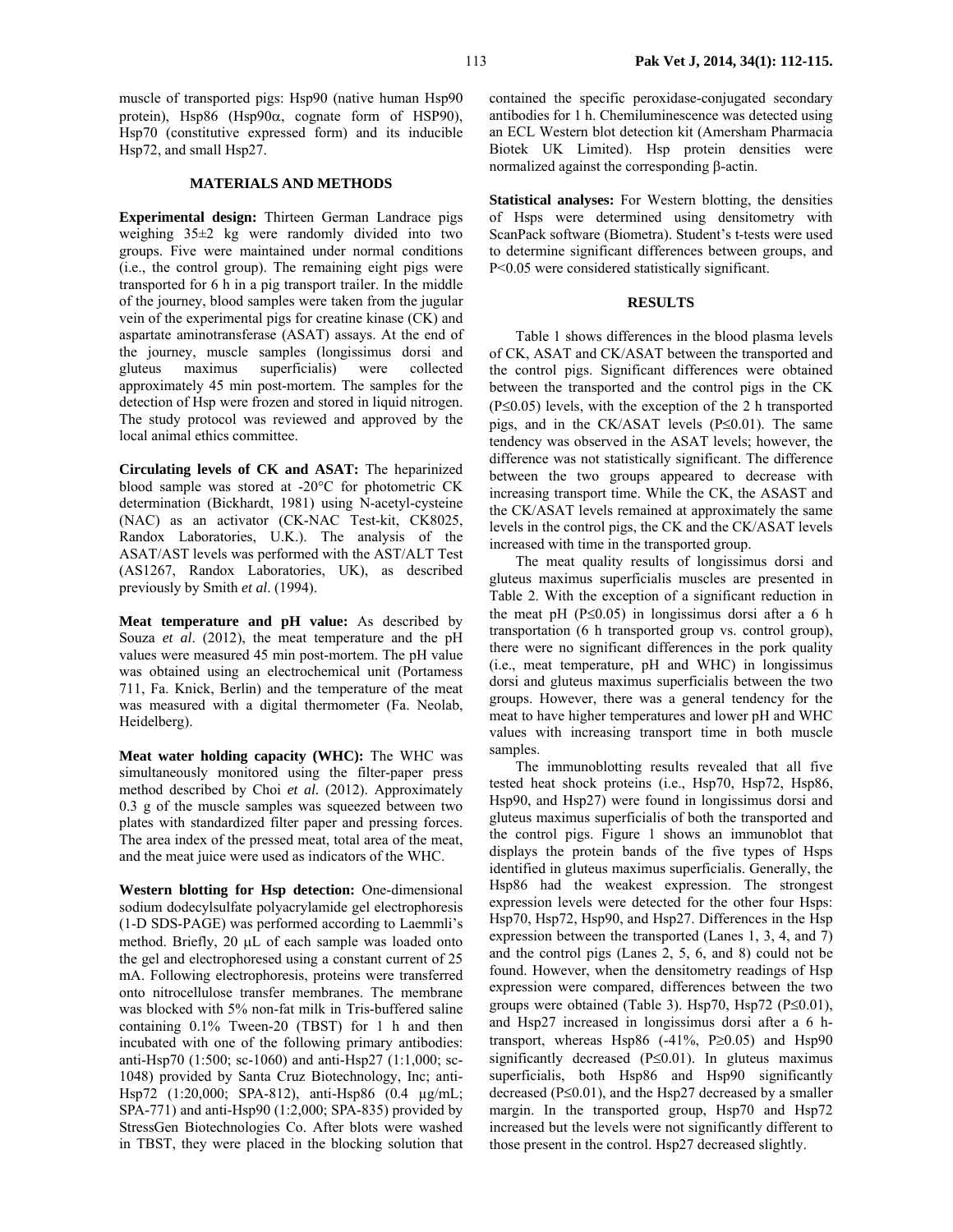**Table 1:** Average CK and ASAT concentrations in the blood of transported and control pigs

| $\sim$                                                                                                                                                   |                                  |         |         |                                       |             |         |                                                                                                                                                           |                |               |
|----------------------------------------------------------------------------------------------------------------------------------------------------------|----------------------------------|---------|---------|---------------------------------------|-------------|---------|-----------------------------------------------------------------------------------------------------------------------------------------------------------|----------------|---------------|
|                                                                                                                                                          | 2-h transported                  |         |         | 4-h transported                       |             |         | 6-h transported                                                                                                                                           |                |               |
|                                                                                                                                                          | CK                               | ASAT    | CK/ASAT | CК                                    | <b>ASAT</b> | CK/ASAT | ск                                                                                                                                                        | <b>ASAT</b>    | CK/ASA        |
|                                                                                                                                                          | (IU/ul)                          | ( U/u ) | ( U/u ) | ( U/u )                               | ( U/u )     | ( U/u ) | ( U/u )                                                                                                                                                   | $( U/\mu )$    | (T IV)        |
| Control $(n=5)$                                                                                                                                          | 93.75+25.58 17.75+3.50 5.30+1.06 |         |         | 82.00 + 21.02.17.50 + 3.42.478 + 1.18 |             |         | $116.33 + 1.53$                                                                                                                                           | $15.00 + 2.00$ | $7.83 + 1.00$ |
| Trans-ported (n=8)                                                                                                                                       |                                  |         |         |                                       |             |         | $108.00\pm 27.18$ $14.50\pm 2.65$ $7.40\pm 0.61**$ $131.25\pm 3.57*$ $15.50\pm 0.32$ $8.50\pm 1.27**$ $178.67\pm 2.14**$ $14.00\pm 2.00$ $12.93\pm 2.08*$ |                |               |
| Within a column means (+SD) with different superscripts are different ( $P\leq 0.05$ ); $**$ within a column means (+SD) with different superscripts are |                                  |         |         |                                       |             |         |                                                                                                                                                           |                |               |

s are different (P≤0.05); \*\*within a column, means (±SD) with different superscripts are different (P≤0.01); IU= International unit.



**Fig. 1:** Hsp detection in porcine gluteus maximus superficialis in control (unstressed) and 6-h transported (stressed) pigs; This figure illustrates part of an immunoblot that reacted with antibodies specific for Hsp70, Hsp72, Hsp86, Hsp90, and Hsp27. Lane C represents the muscle samples from the control pigs. Lane T represents the muscle samples from the transported pigs.

**Table 2:** Temperature, pH value and water holding capacity (WHC) in the muscle samples of transported and control pigs.

|                                             |                 | Longissimus dorsi                                               | Gluteus maximus<br>superficialis |                 |  |  |
|---------------------------------------------|-----------------|-----------------------------------------------------------------|----------------------------------|-----------------|--|--|
|                                             | Control         | 6-h transport                                                   | Control                          | 6-h transport   |  |  |
|                                             | $n=5$           | $n = 8$                                                         | $n=5$                            | $n = 8$         |  |  |
| Temperature ( $\degree$ C) 38.37 $\pm$ 0.55 |                 | $38.55 \pm 0.42$                                                | 38.4±0.28                        | 38.82±0.66      |  |  |
| pH value                                    | $6.35 \pm 0.23$ | $6.05 \pm 0.23$ <sup>*</sup>                                    | $6.40 \pm 0.25$                  | $6.16 \pm 0.21$ |  |  |
| <b>WHC</b>                                  | $0.52 \pm 0.04$ | $0.48 + 0.04$                                                   | $0.54 \pm 0.04$                  | $0.50 + 0.03$   |  |  |
| Within                                      |                 | a column, means $(\pm SD)$ ; * indicates significant difference |                                  |                 |  |  |

(P≤0.05) compared to the control group.

**Table 3:** Densitometry readings of Hsps in different tissues of transported pigs

|                | . .      |                    |                          |                            |
|----------------|----------|--------------------|--------------------------|----------------------------|
| <b>Tissues</b> | Hsp type | Control<br>$N = 5$ | 6-h transport<br>$N = 8$ | Changes (%) P              |
| Longissimus    | Hsp70    | $0.39 \pm 0.02$    | $0.43 \pm 0.04$          | 9 % (P $\geq$ 0.05)        |
| dorsi          | Hsp72    | $0.28 + 0.02$      | $0.36 \pm 0.01$          | 28 % <sup>*</sup> (P≤0.01) |
|                | Hsp86    | $0.02 \pm 0.01$    | $0.01 \pm 0.00$          | $-41$ % (P $\geq$ 0.05)    |
|                | Hsp90    | $0.27 \pm 0.03$    | $0.21 \pm 0.01$          | $-20\%$ **(P $\leq$ 0.01)  |
|                | Hsp27    | $0.18 + 0.01$      | $0.24 \pm 0.07$          | 33 % (P≥0.05)              |
| <b>Gluteus</b> | Hsp70    | $0.32 \pm 0.03$    | $0.37 \pm 0.05$          | 15 % (P≥0.05)              |
| maximus        | Hsp72    | $0.34 \pm 0.05$    | $0.41 \pm 0.04$          | 21 % (P≥0.05)              |
| superficialis  | Hsp86    | $0.28 + 0.04$      | $0.19 \pm 0.02$          | $-32$ % *(P $\leq$ 0.01)   |
|                | Hsp90    | $0.16 \pm 0.01$    | $0.12 \pm 0.00$          | $-22$ % *(P $\leq$ 0.01)   |
|                | Hsp27    | $0.55 \pm 0.08$    | $0.48 \pm 0.05$          | $-13$ % (P $\geq$ 0.05)    |

 Hsp densitometry readings of control and transported pigs represent the values that were calculated relative to the β-actin of tissues obtained from densitometry scans of immunoblots. Significant contrasts were found in the control vs. the transported pigs.

## **DISCUSSION**

Blood plasma analyses in the current study revealed that the transported pigs had higher CK levels than the

control pigs, which could be a sign of muscle fatigue (Saravanan *et al.*, 2011). High CK levels in the blood plasma indicate both a susceptibility to stress and a poor meat quality in the pigs (Zhang *et al.*, 2011). The increase of CK and the reduction of CK/ASAT suggest that transport stress and physical inactivity of the transported group lead to glycogen depletion and reduced meat pH values. These are indicative of increasing physical stress, as the CK is released from the muscle fibers under the influence of intense muscular exertion. These results revealed that the transport stress may lead to a high muscle temperature, a low pH and a low WHC, thereby leading to a poor meat quality. Under normal circumstances, there is a gradual decline post-slaughter in the muscle pH. In unstressed (control) pigs, the pH of longissiums dorsi and gluteus maximus superficialis was  $6.35\pm0.23$  and  $6.40\pm0.25$ , respectively, 45 min after slaughter. In the 6 h transported group, the pH was  $6.05\pm0.23$  (longissiums dorsi) and  $6.16\pm0.21$  (gluteus maximus superficialis) in stressed (transported) pigs 45 min post-slaughter. If pigs are stressed during or prior to slaughter, muscle glycogenolysis is increased by adrenergic mechanisms resulting in an increased muscle temperature and in an increased muscle pH-decline rate post-slaughter that can lead to PSE pork (Choi *et al.*, 2012). A low meat pH is indicative of long and rough transportation conditions (Barbut *et al.*, 2008), and stress is highly correlated to the carcass quality (Sterten *et al.*, 2009). The animal welfare is often correlated with the incidence of PSE meat and other carcass quality issues. In this experiment after a 6 h transport, the temperature of longissimus dorsi increased and the WHC and muscle pH (P≤0.05) decreased compared to the control group. These results suggest that normal transportation conditions in trailers designed for transporting pigs will slightly affect the meat quality of longissimus dorsi. Compared to the control pigs, the temperature of the transported pigs increased 0.47%, and the pH and the WHC values decreased 4.72 and 7.69%, respectively. The Hsp immunoblotting results suggest that all five tested Hsps  $(i.e., Hsp70, Hsp72, Hsp86, Hsp90, and Hsp27)$  were expressed in the longissimus dorsi of both the transported and the control pigs.

The ubiquitous presence of Hsps in the normal, unstressed cells suggests a role of these genes in many basic and essential biochemical and metabolic pathways (Benjamin and McMillan, 1998). The upregulation of Hsps is part of the stress response from many different stressors, including toxins, starvation, hyperthermia, and transportation (Santoro, 2000). As molecular chaperones, the Hsps stabilize partially unfolded proteins. Some HSP families are expressed at low to moderate levels in all organisms as a result of their essential roles in protein maintenance (Walter and Buchner, 2002). Under certain conditions, the activity of numerous enzymes, such as protein kinase C (Ritz *et al.*, 1993), and citrate synthase